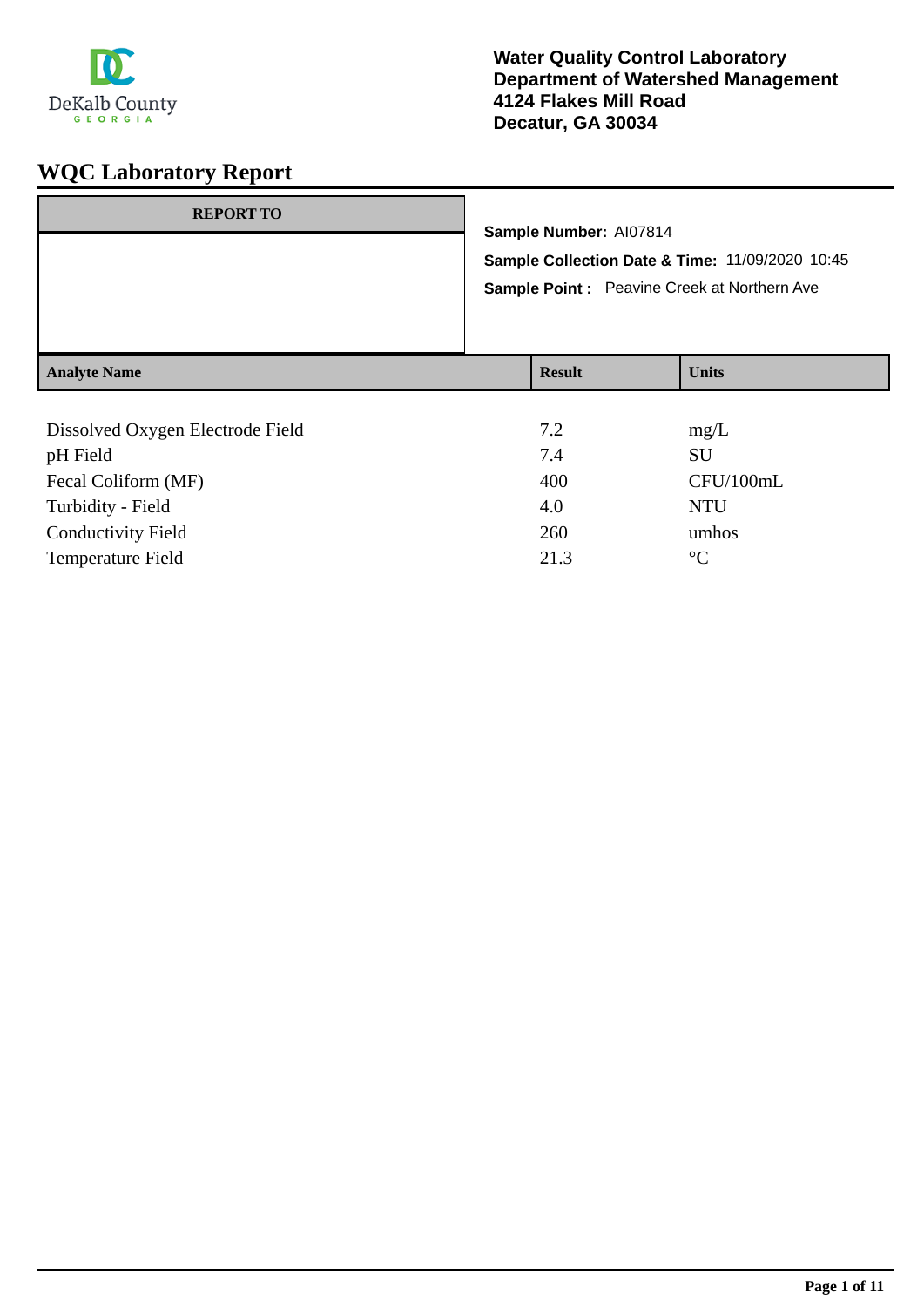

| <b>REPORT TO</b>    |                                                                                                                          |               |              |
|---------------------|--------------------------------------------------------------------------------------------------------------------------|---------------|--------------|
|                     | Sample Number: AI07815<br>Sample Collection Date & Time: 11/09/2020 11:30<br>Sample Point: Peavine Creek: Old Briarcliff |               |              |
| <b>Analyte Name</b> |                                                                                                                          | <b>Result</b> | <b>Units</b> |

| Temperature Field                | 19.7 | $\rm ^{\circ}C$ |
|----------------------------------|------|-----------------|
| Dissolved Oxygen Electrode Field | 8.5  | mg/L            |
| pH Field                         | 7.8  | SU              |
| Fecal Coliform (MF)              | 430  | CFU/100mL       |
| Turbidity - Field                | 2.7  | <b>NTU</b>      |
| <b>Conductivity Field</b>        | 172  | umhos           |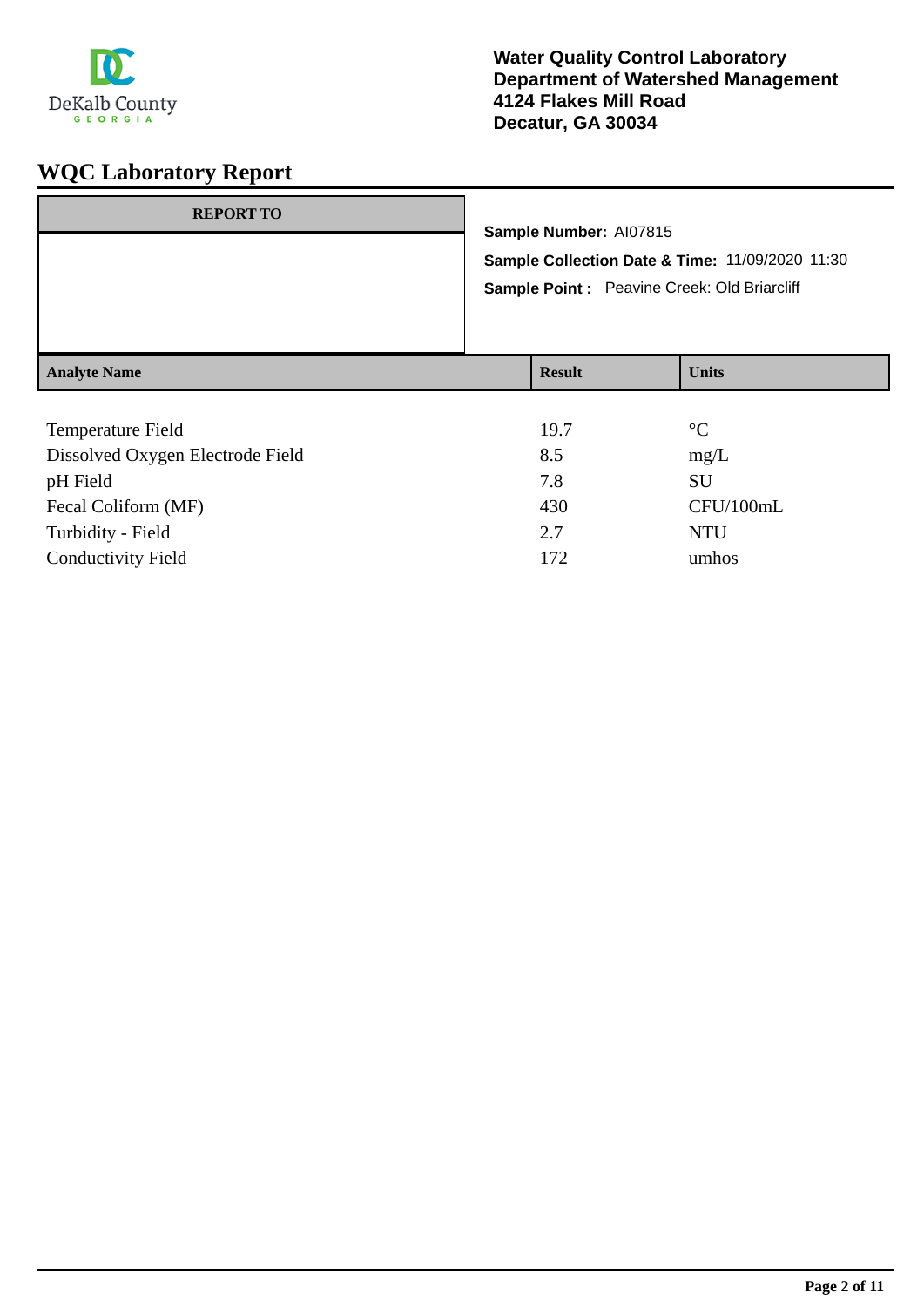

| <b>REPORT TO</b>    | Sample Number: AI07816<br>Sample Point : Lullwater Creek: LW Pkwy. | Sample Collection Date & Time: 11/09/2020 11:10 |
|---------------------|--------------------------------------------------------------------|-------------------------------------------------|
| <b>Analyte Name</b> | <b>Result</b>                                                      | <b>Units</b>                                    |
| Fecal Coliform (MF) | 380                                                                | CFU/100mL                                       |

| JOV. | $CI'$ U/ TVVIIIL |
|------|------------------|
| 1.5  | <b>NTU</b>       |
| 19.7 | $\rm ^{\circ}C$  |
| 8.6  | mg/L             |
| 178  | umhos            |
| 7.6  | SU               |
|      |                  |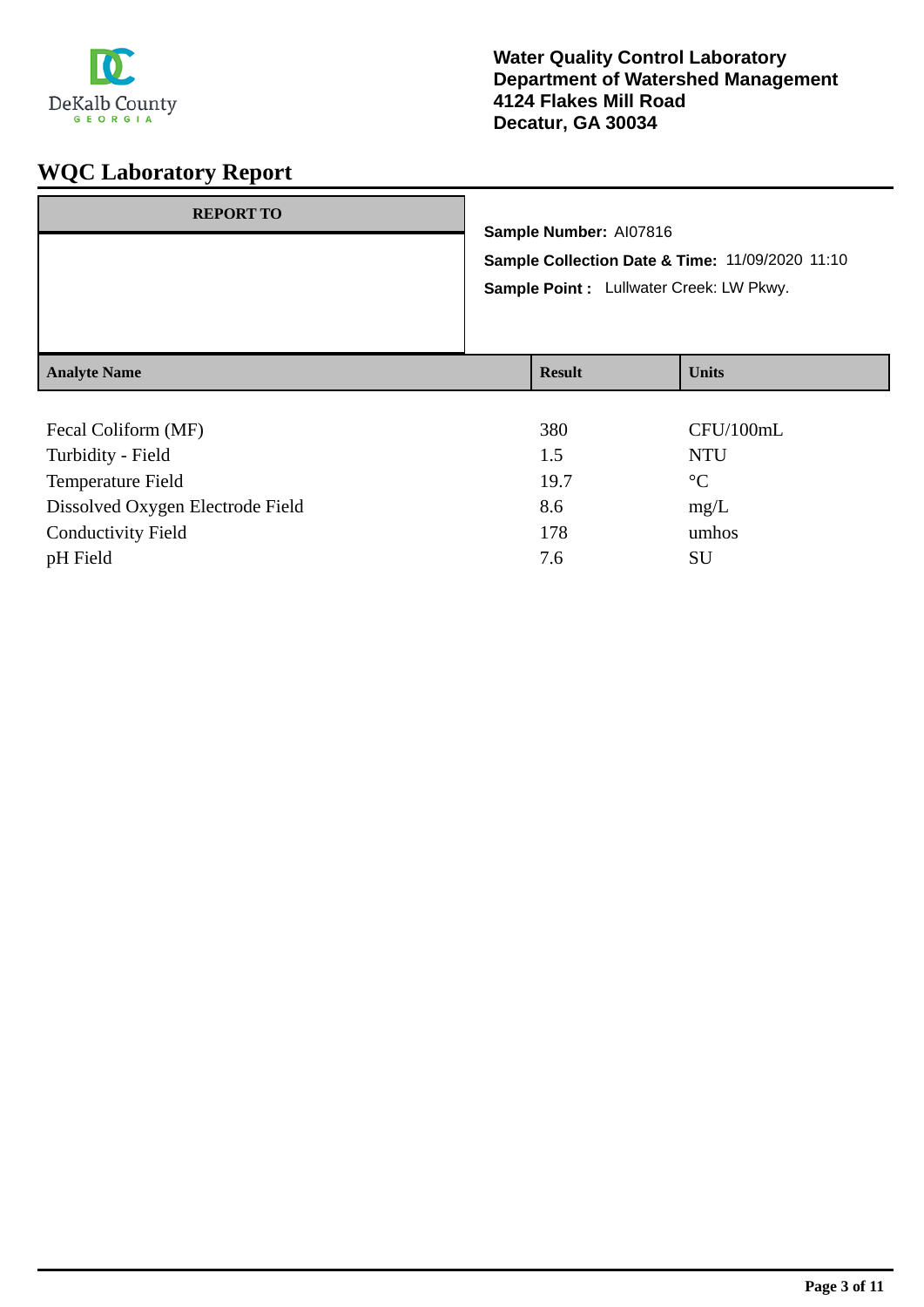

| <b>REPORT TO</b>    |                                                                                            | Sample Number: AI07841 |              |
|---------------------|--------------------------------------------------------------------------------------------|------------------------|--------------|
|                     | Sample Collection Date & Time: 11/10/2020 09:50<br>Sample Point : Conley Creek: River Road |                        |              |
| <b>Analyte Name</b> |                                                                                            | <b>Result</b>          | <b>Units</b> |
| Conductivity Field  |                                                                                            | 158                    | umhos        |

| <b>Conductivity Field</b>        | 158  | umhos           |
|----------------------------------|------|-----------------|
| Turbidity - Field                | 8.6  | <b>NTU</b>      |
| Fecal Coliform (MF)              | 420  | CFU/100mL       |
| pH Field                         | 7.3  | SU              |
| Dissolved Oxygen Electrode Field | 7.8  | mg/L            |
| Temperature Field                | 19.7 | $\rm ^{\circ}C$ |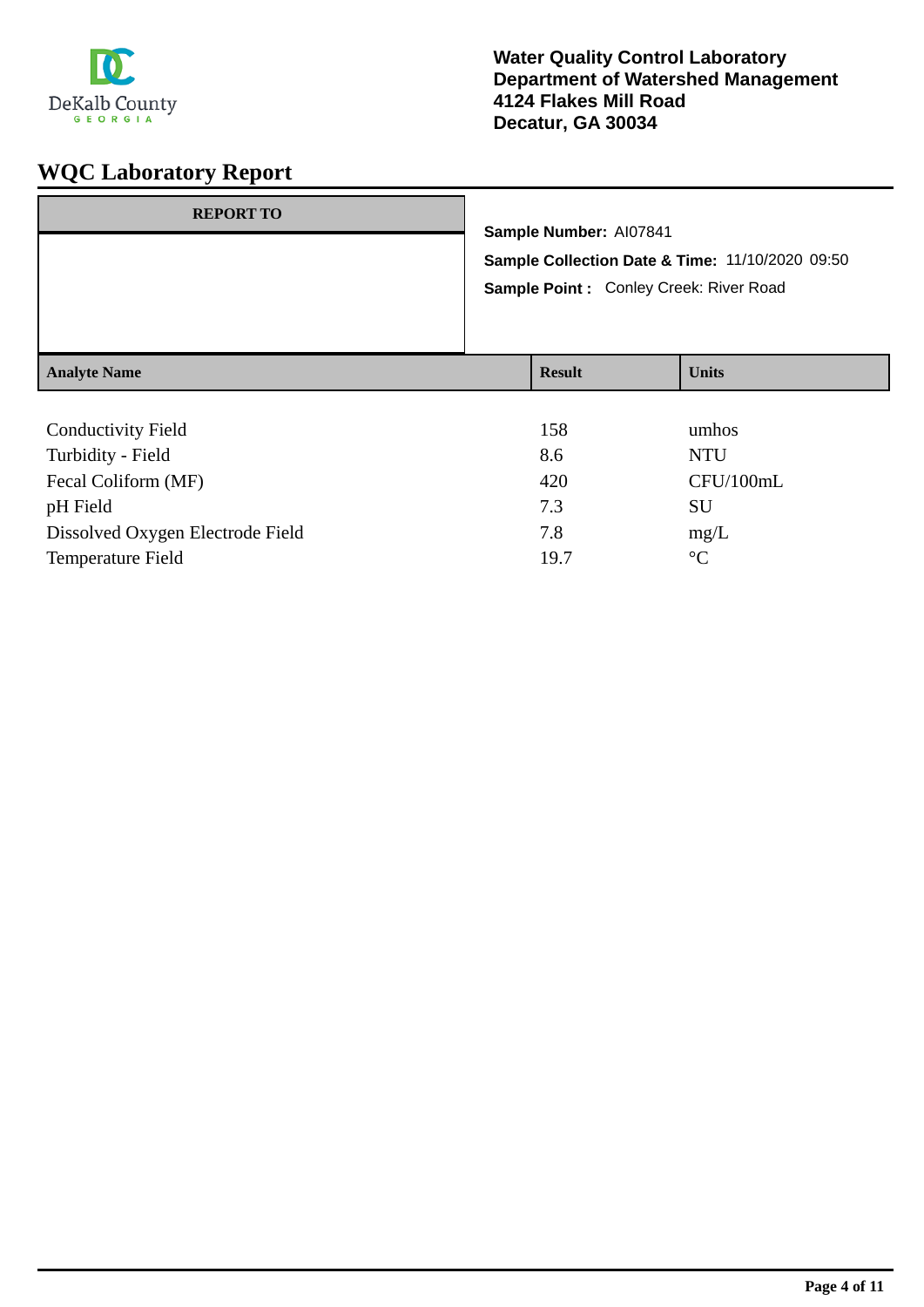

| <b>REPORT TO</b>    | Sample Number: AI07842<br>Sample Point : Doolittle Creek: C. Spring Rd. | Sample Collection Date & Time: 11/10/2020 10:10 |
|---------------------|-------------------------------------------------------------------------|-------------------------------------------------|
| <b>Analyte Name</b> | <b>Result</b>                                                           | <b>Units</b>                                    |
|                     |                                                                         |                                                 |

| Dissolved Oxygen Electrode Field | 7.1  | mg/L            |
|----------------------------------|------|-----------------|
| pH Field                         | 7.1  | SU              |
| Fecal Coliform (MF)              | 2200 | CFU/100mL       |
| <b>Conductivity Field</b>        | 101  | umhos           |
| Turbidity - Field                | 3.9  | <b>NTU</b>      |
| <b>Temperature Field</b>         | 19.0 | $\rm ^{\circ}C$ |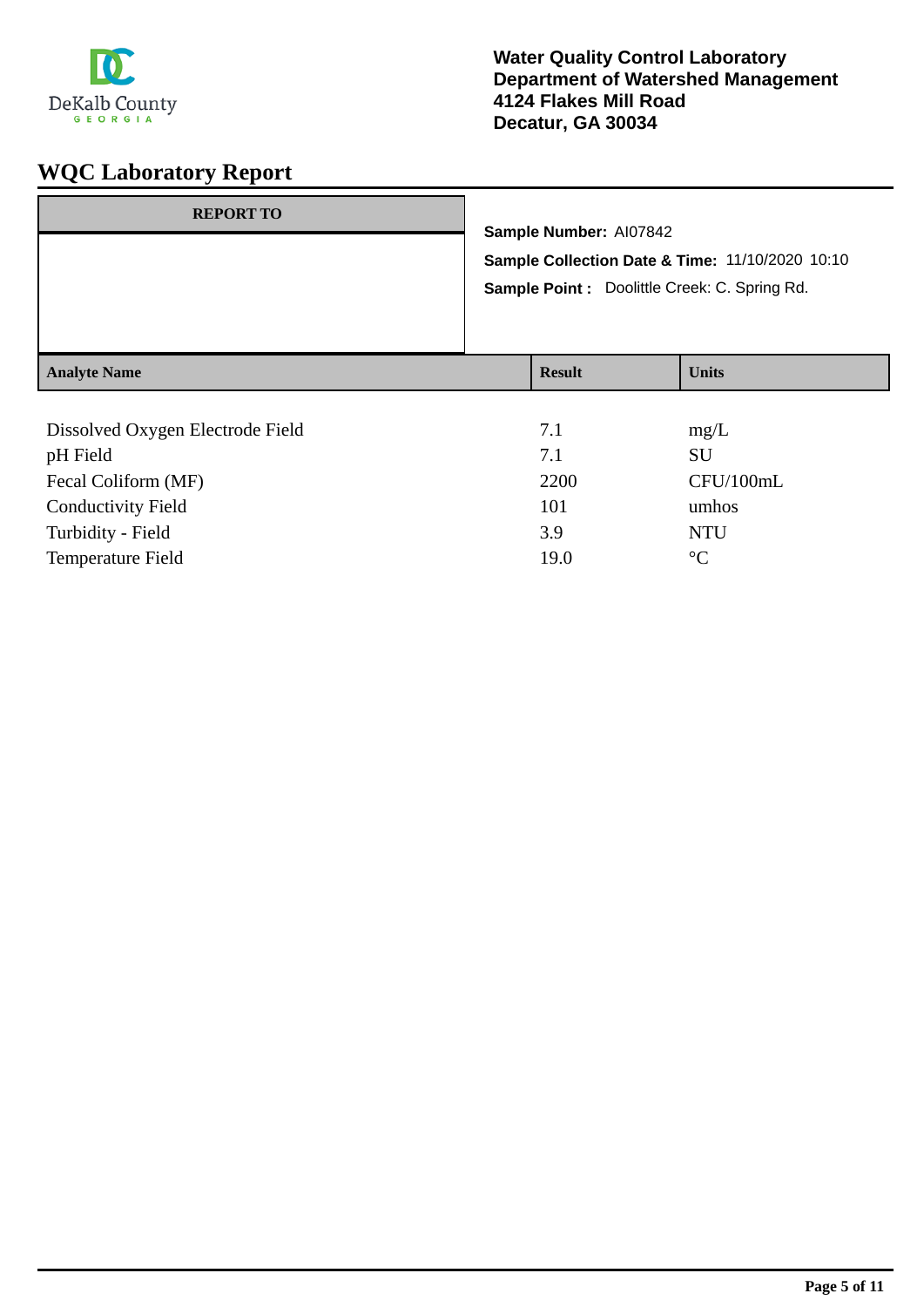

| <b>Analyte Name</b> |                                                                                               | <b>Result</b> | <b>Units</b> |
|---------------------|-----------------------------------------------------------------------------------------------|---------------|--------------|
|                     | Sample Collection Date & Time: 11/10/2020 10:00<br>Sample Point : Doless Creek: C. Spring Rd. |               |              |
| <b>REPORT TO</b>    | Sample Number: AI07843                                                                        |               |              |
|                     |                                                                                               |               |              |

| pH Field                         | 7.2  | <b>SU</b>       |
|----------------------------------|------|-----------------|
| <b>Temperature Field</b>         | 91.1 | $\rm ^{\circ}C$ |
| Fecal Coliform (MF)              | 300  | CFU/100mL       |
| <b>Conductivity Field</b>        | 107  | umhos           |
| Turbidity - Field                | 3.8  | <b>NTU</b>      |
| Dissolved Oxygen Electrode Field | 7.1  | mg/L            |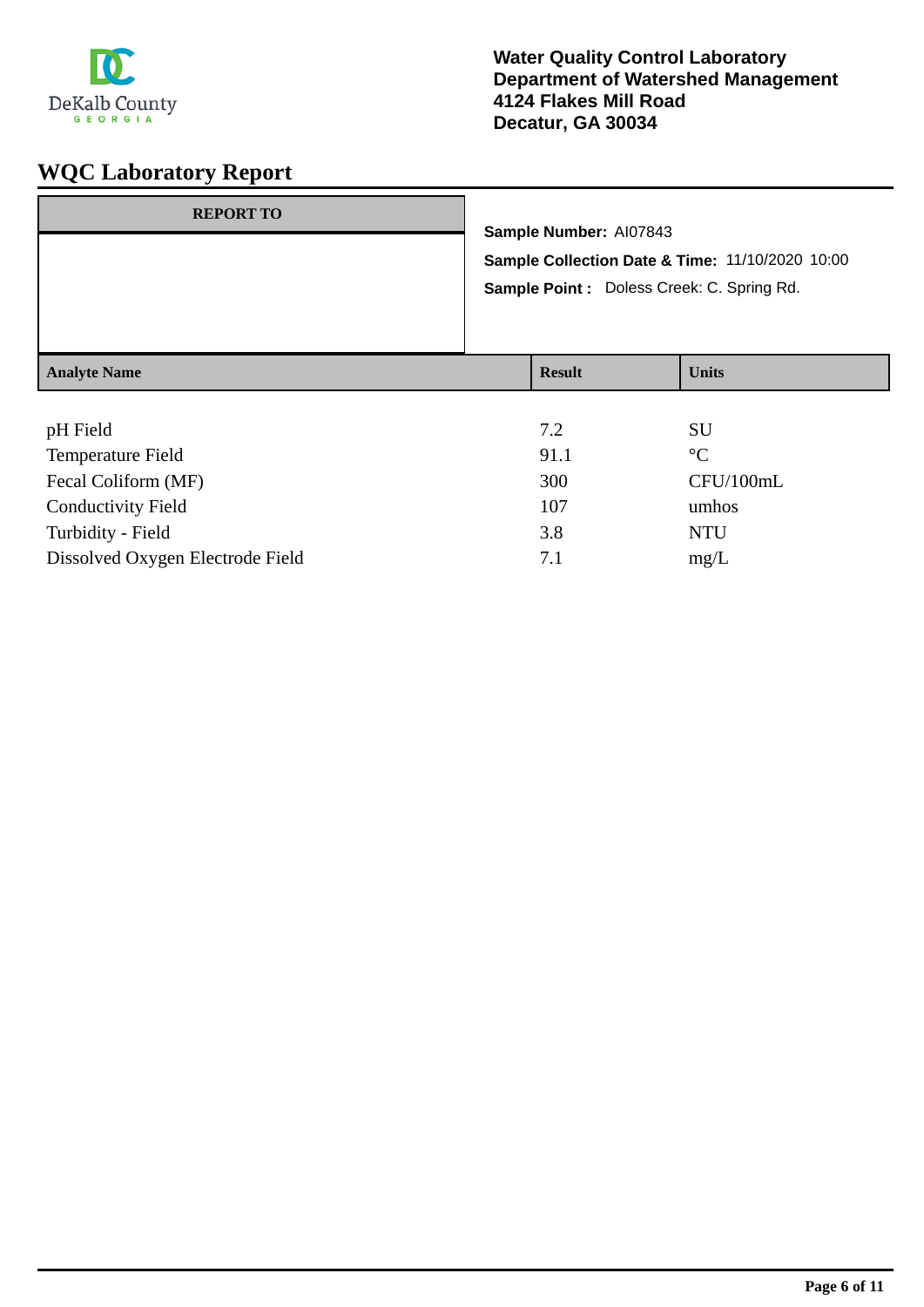

| <b>REPORT TO</b>    | Sample Number: AI07844<br>Sample Collection Date & Time: 11/10/2020 10:30<br>Sample Point: Sugar Creek: Clifton Church Rd |              |  |
|---------------------|---------------------------------------------------------------------------------------------------------------------------|--------------|--|
| <b>Analyte Name</b> | <b>Result</b>                                                                                                             | <b>Units</b> |  |

| Turbidity - Field                | 3.5  | <b>NTU</b>      |
|----------------------------------|------|-----------------|
| <b>Temperature Field</b>         | 18.8 | $\rm ^{\circ}C$ |
| Dissolved Oxygen Electrode Field | 8.2  | mg/L            |
| pH Field                         | 7.4  | SU              |
| Fecal Coliform (MF)              | 310  | CFU/100mL       |
| <b>Conductivity Field</b>        | 142  | umhos           |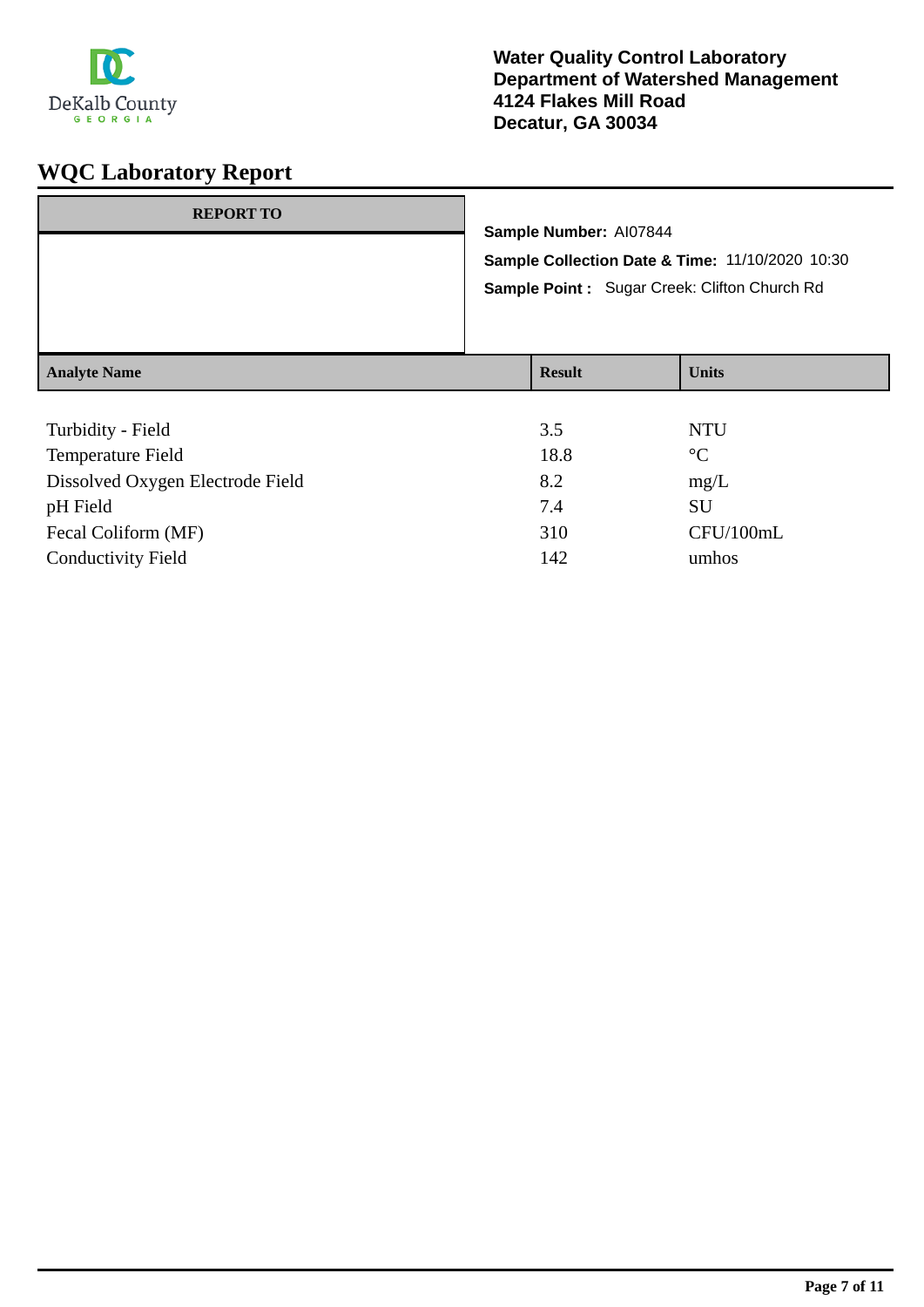

| <b>REPORT TO</b>                               | Sample Number: AI07845<br>Sample Collection Date & Time: 11/10/2020 11:00<br>Sample Point : Cobbs Creek: Rainbow Dr. |               |                     |
|------------------------------------------------|----------------------------------------------------------------------------------------------------------------------|---------------|---------------------|
| <b>Analyte Name</b>                            |                                                                                                                      | <b>Result</b> | <b>Units</b>        |
| Turbidity - Field<br><b>Conductivity Field</b> |                                                                                                                      | 1.7<br>102    | <b>NTU</b><br>umhos |

| Fecal Coliform (MF)              | 2100 | CFU/100mL      |
|----------------------------------|------|----------------|
| pH Field                         | 7.2  | SU             |
| <b>Temperature Field</b>         | 18.8 | $\circ$ $\cap$ |
| Dissolved Oxygen Electrode Field | 8.2  | mg/L           |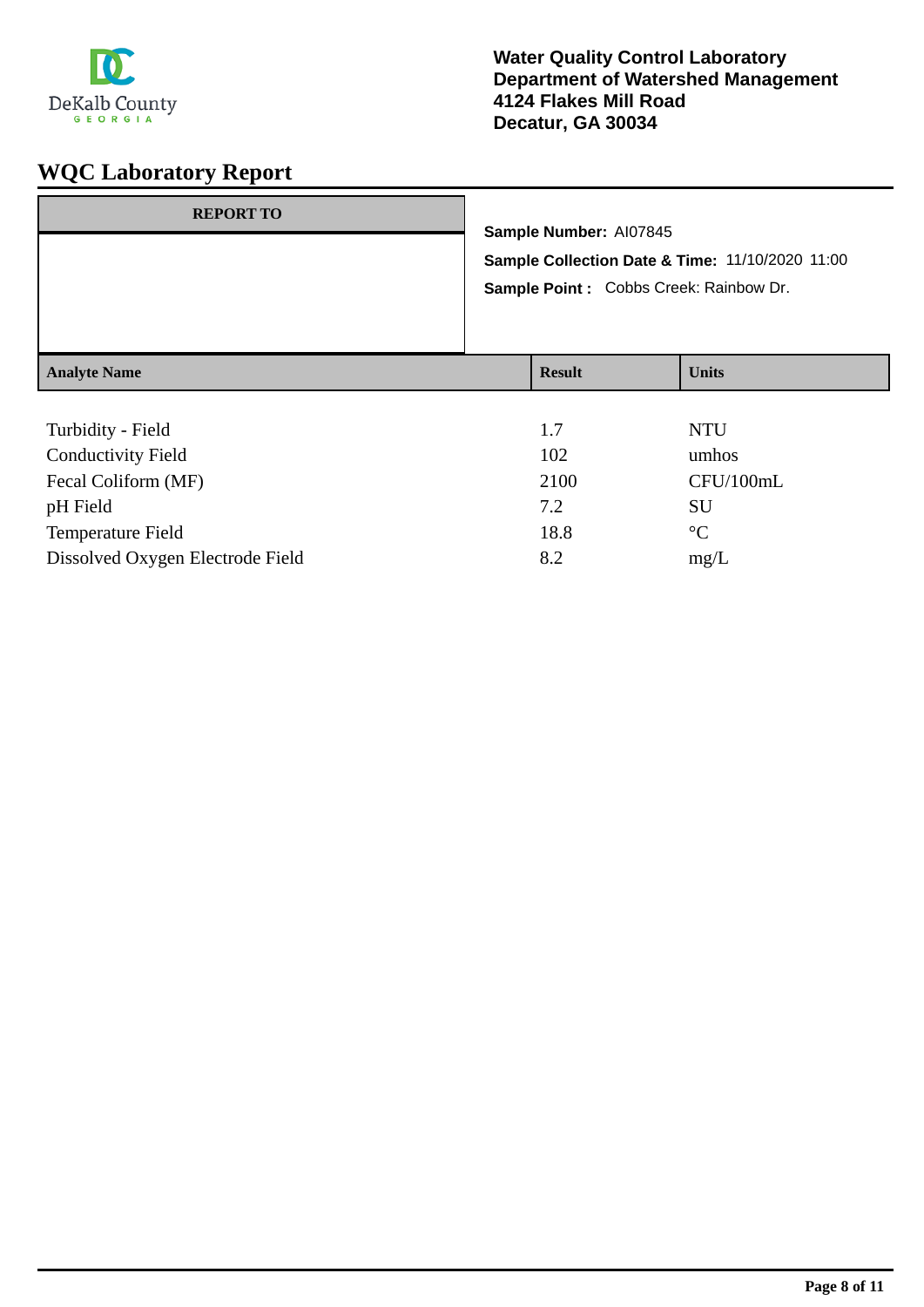

| <b>REPORT TO</b>    |                                                                           |                 |  |
|---------------------|---------------------------------------------------------------------------|-----------------|--|
|                     | Sample Number: AI07846<br>Sample Collection Date & Time: 11/10/2020 10:40 |                 |  |
|                     |                                                                           |                 |  |
|                     | Sample Point: Sugar Creek at Brannen Rd                                   |                 |  |
|                     |                                                                           |                 |  |
|                     |                                                                           |                 |  |
| <b>Analyte Name</b> | <b>Result</b>                                                             | <b>Units</b>    |  |
|                     |                                                                           |                 |  |
| Temperature Field   | 19.1                                                                      | $\rm ^{\circ}C$ |  |

| CFU/100mL |
|-----------|
|           |
| umhos     |
| mg/L      |
| SU        |
| NTU       |
|           |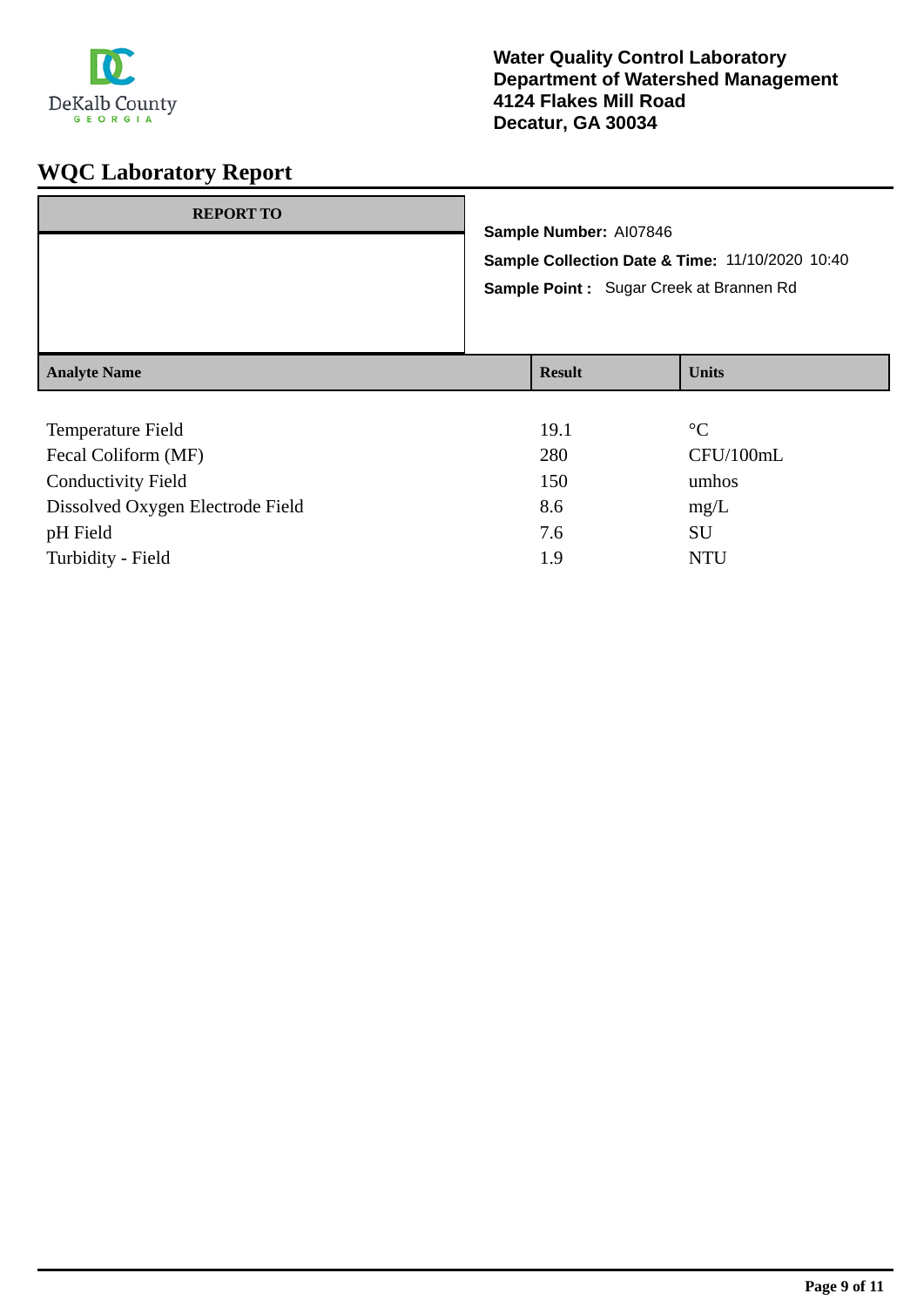

| <b>REPORT TO</b>          |                                                                                                                                                                  |  |                 |
|---------------------------|------------------------------------------------------------------------------------------------------------------------------------------------------------------|--|-----------------|
|                           | Sample Number: AI07929<br>Sample Collection Date & Time: 11/13/2020 10:30<br><b>Sample Point:</b> Fecal monitoring site at 3850 Memorial<br>Dr. Avondale Estates |  |                 |
|                           |                                                                                                                                                                  |  |                 |
|                           |                                                                                                                                                                  |  |                 |
| <b>Analyte Name</b>       | <b>Result</b>                                                                                                                                                    |  | <b>Units</b>    |
|                           |                                                                                                                                                                  |  |                 |
| Temperature Field         | 17.4                                                                                                                                                             |  | $\rm ^{\circ}C$ |
| pH Field                  | 6.9                                                                                                                                                              |  | SU              |
| <b>Conductivity Field</b> | 83                                                                                                                                                               |  | umhos           |
| Fecal Coliform (MF)       | 1500                                                                                                                                                             |  | CFU/100mL       |

Dissolved Oxygen Electrode Field 6.9 mg/L Turbidity - Field NTU